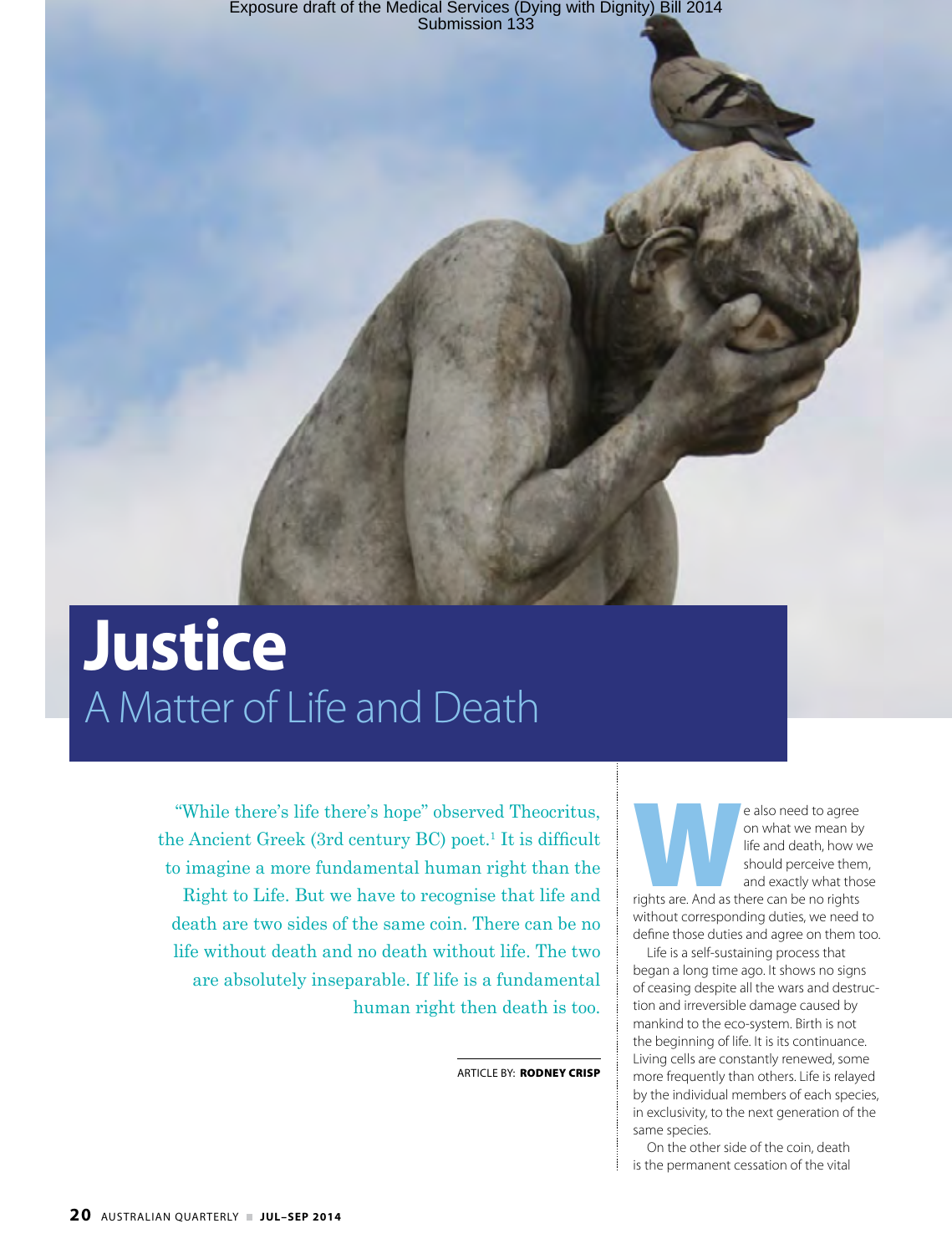functions of a living organism or cell, due to either natural or accidental causes. It affects each and every member of the species individually or, in some exceptional circumstances, collectively. When all the members of a species are affected by death, the species is said to be extinct.

For Socrates and the ancient philosophers, a "good death" meant accepting it with courage, calm and self-control.2 For today's religious fanatics, a good death is dying a martyr in a suicide terrorist bomb attack. For much of the Western world, it is having a peaceful and painless death, preferably in a warm, cosy environment.

Whatever our personal outlook may be, it is important for society as a whole to clarify the rights and duties to be adopted, in the common interest, on such fundamental matters as life and death. We need to define the terms and conditions of the social contract that binds us all as citizens and applies throughout the nation.

If the "good life" we want is freedom to do as we please, limited only by the freedom of all others and whatever other restrictions we voluntarily consent to in the common interest, then that should be made law through the democratic process, as should the fundamental, and inalienable right to life. The same goes for death. If the "good death" we want is a peaceful and painless death, preferably in a warm, cosy environment, then that too should be made law and apply throughout the nation, as should the fundamental and inalienable right to death.

The State alone, exercising the will of the sovereign people, should be empowered to prevent us from living or dying, against our will, in the common interest, if such is the decision of a democratically constituted court of justice and only after full exhaustion of all means of recourse available to defendants within the judicial process. All legal costs, including lawyers' fees and other defence costs of the

If the "good death" we want is a peaceful and painless death, preferably in a warm, cosy environment, then that too should be made law and apply throughout the nation, as should the fundamental and inalienable right to death.

defendant, should be borne by the State, the defendant being free to choose his own lawyers. There should be no distinction of any kind made among defendants, such as race, colour, gender, language, religion, political or other opinion, national or social origin, wealth, property, birth or other status. Everyone must confront justice on an equal basis.

In the instance where death is the conclusion of a deliberate, carefully reasoned decision, either on the part of the person concerned or on the part of a court of justice, that decision should be implemented with a maximum of humanity and as least pain, stress and suffering as modern science can allow. The best possible conditions of euthanasia (from the Greek eu, "good" and thanatos, "death") should be provided in all instances, irrespective of whether the decision to terminate life is taken by the person himself or by a court of justice.

Euthanasia of convicted criminals must necessarily be carried out in conditions of utmost security, both for themselves and others. They should also receive appropriate psychological assistance and sedation where necessary in order to prepare them for an end of life that most would probably have difficulty

accepting. Few could be expected to conduct themselves with the same calm, courage and dignity as that of Socrates, placed in a similar situation in 399 BC when he was sentenced to death by drinking an obnoxious mixture containing poison hemlock.3

Though many countries have abolished capital punishment, more than 60% of the world's population live in countries where it continues to be practised.<sup>4</sup> Some countries

have a long history of having suspended the death penalty for many years before resuming practice once again. This includes the US<sup>5</sup>, The Philippines<sup>6</sup>, Japan<sup>7</sup>, Botswana<sup>8</sup>, Gambia<sup>9</sup>, India<sup>10</sup>, Pakistan<sup>11</sup>, Indonesia<sup>12</sup>, Kuwait<sup>13</sup>, Nigeria<sup>14</sup> and Vietnam<sup>15</sup>.

The arguments against capital punishment are well known:

- not all people affected by murder desire a death penalty
- • it discriminates against minorities and the poor
- it encourages a "culture of violence"
- • it is a cruel form of punishment
- • it violates human rights
- it can lead to the wrongful execution of innocent persons

Capital punishment, as it continues to be carried-out, is often a sordid, degrading, humiliating, stressing, painful and inhumane process. This form of capital punishment should be totally abolished, world-wide, without the slightest shadow

of a doubt.

It is absolutely appalling to note that it was reported that as many as 39 executions were carried-out in the US during the twelve year period from 1992 to 2004 despite compelling evidence of innocence or serious doubt about quilt.<sup>16</sup> Newly available DNA evidence prevented

the pending execution of more than 15 death row inmates during the same period.<sup>17</sup>

DNA evidence is only available in a fraction of capital cases.<sup>18</sup> Its usage should be developed in order to make it standard practice in all cases where its findings may be used as evidence in establishing guilt or innocence.

Capital punishment, as it continues to be practised in many countries today, belongs

## Birth is not the beginning of life. It isits **CONTINUANCE**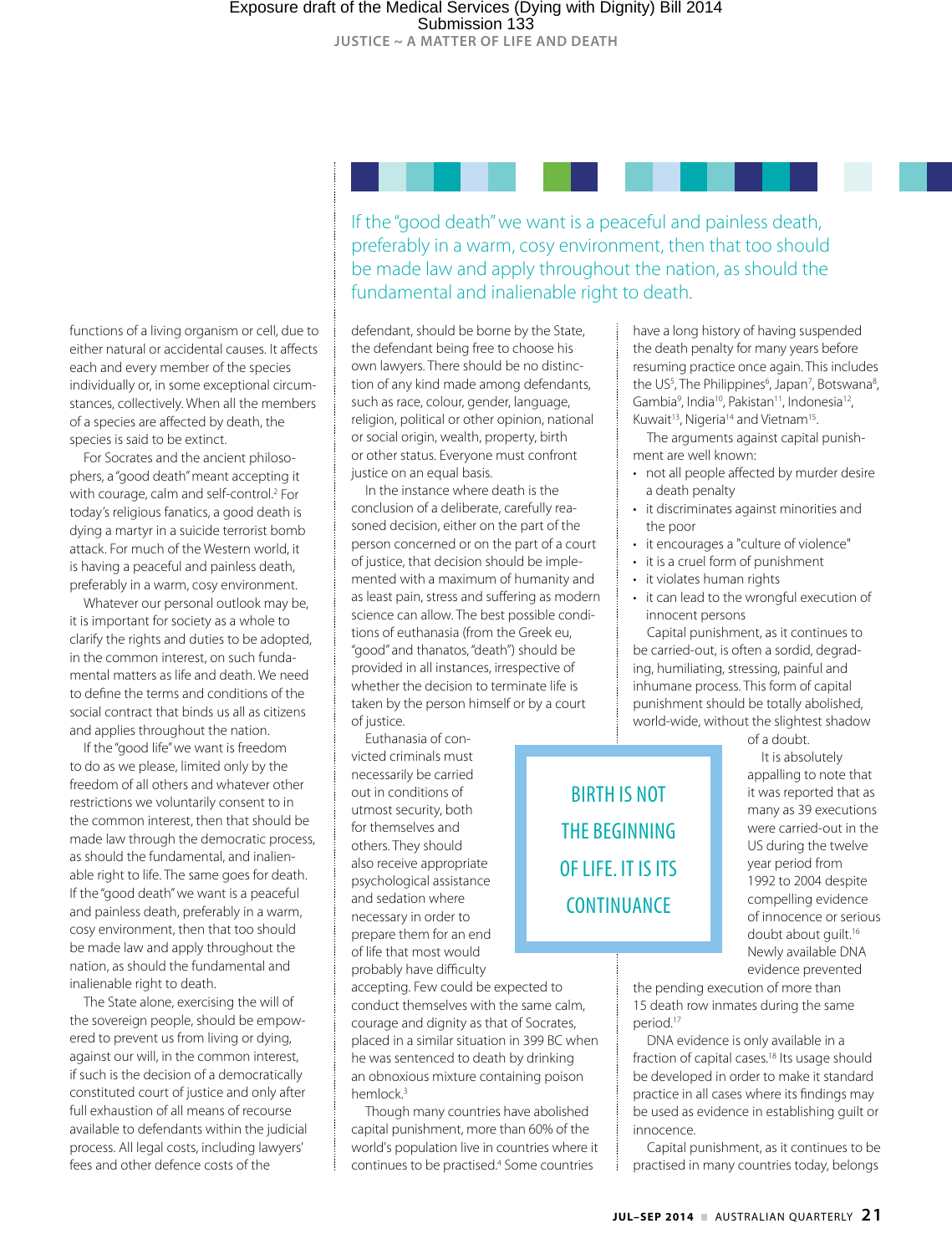**Justice ~ A Matter of Life and Death** Exposure draft of the Medical Services (Dying with Dignity) Bill 2014 Submission 133

**Almost one million individuals commit suicide worldwide, each year - one death every 40 seconds.**  Many more attempt suicide (around 10-20 million) each year.

to another age. It is a barbaric concept. which finds its roots in the development of retributive justice to the detriment of restorative justice which preceded it. Retributive or punitive justice was largely favoured and influenced by the Abrahamic religions which permeated and denatured justice, deflecting it away from its primal objective of pacification and reconciliation and reorienting it towards the pursuit of vengeance, retribution and punishment: *"Show no pity: life for life, eye for eye, tooth for tooth, hand for hand, foot for foot"*. 19

The Book of Deuteronomy is the fifth book of the

Hebrew bible (the Old Testament) and is thought by modern scholars to date from the 8th century BC. Its precepts have had a deep influence on much of the human psyche for nearly three millennia now and continue to

form the foundations of present day manmade, or to employ the technical term, "positive" law, in those parts of the world which remain under the influence of one or more of the four major Abrahamic religions (Judaism, Christianity, Islam and the Baha'i Faith), i.e., roughly 55% of the world population.20

It will be a long time before mentalities change in order for justice to be seen simply as the rightful enforcement of the terms and conditions of the social contract to which we all voluntarily subscribe through the democratic process, and not

just as some cruel form of punishment.

Intentional murder is an act by which the murderer clearly demonstrates his refusal to recognise and respect life as a fundamental right of every human being, including himself. By his rejection of the right to life of his victim, he exposes himself to the risk of becoming a potential candidate for euthanasia.

Criminal court decisions of legal euthanasia should, however, be limited to crimes such as child murder, serial killing, torture murder, rape murder, mass murder, terrorism, and premeditated murder that is

> carefully planned and executed. Indications are that there is a fairly solid basis of continuous robust public support in most countries for the application of the death penalty for these particularly atrocious, cold-blooded crimes.

No doubt, this robust public support includes a large number of indomitable sadists who would have difficulty accepting that the death penalty be replaced by euthanasia defined as "a peaceful and painless death, preferably in a warm, cosy environment".

For those who have done no wrong, are beyond reproach and simply wish to end their lives in a calm, peaceful and orderly manner, access to the most modern, humane, scientific state of the art methods of euthanasia should be facilitated. Naturally there is a need for a certain number of safeguards to protect the vulnerable from the malevolent influence of ill-intentioned persons in their entourage. Just as there should be psychological, medical and social assistance for those who are in need of them. It is more than likely that many of those who see no solution to their problems, apart from ending their lives, may change their minds on receiving competent, on-going assistance from somebody who cares. Professional assistance, provided with delicacy and tact, is a necessary prerequisite - but should not be a barrier - to any decision on euthanasia. The ill and suffering must, of course, continue to have full, unrestricted access to the best available professional palliative care at all times, irrespective of whether they are candidates for euthanasia or not.

Euthanasia is not, however, a question for the medical profession to decide. Many applicants may be in good health and have excellent perspectives in terms of life expectancy. Poor health and unsupportable pain and suffering are not the only grounds for people wishing to end their lives. They may have other motives, perhaps of a purely personal nature, which they may not necessarily wish to reveal to others. Whatever their motives, their right to death is just as much a natural, moral and inalienable right as their right to life. It should also be a legal right.

According to the latest statistics, $21$  there were 2,132 suicides reported in Australia in 2009 - six suicides per day. The median age of suicide was 43.4 years for males and 44.9 for females. In comparison, the median age of all deaths (from whatever cause) was

**image**: © K. Kendall/Flickr

IMAGE:

Kendall/Flickr

**It will be a long time before mentalities change** in order for justice to be seen simply as the rightful enforcement of the terms and conditions of the social contract to which we all voluntarily subscribe through the democratic process